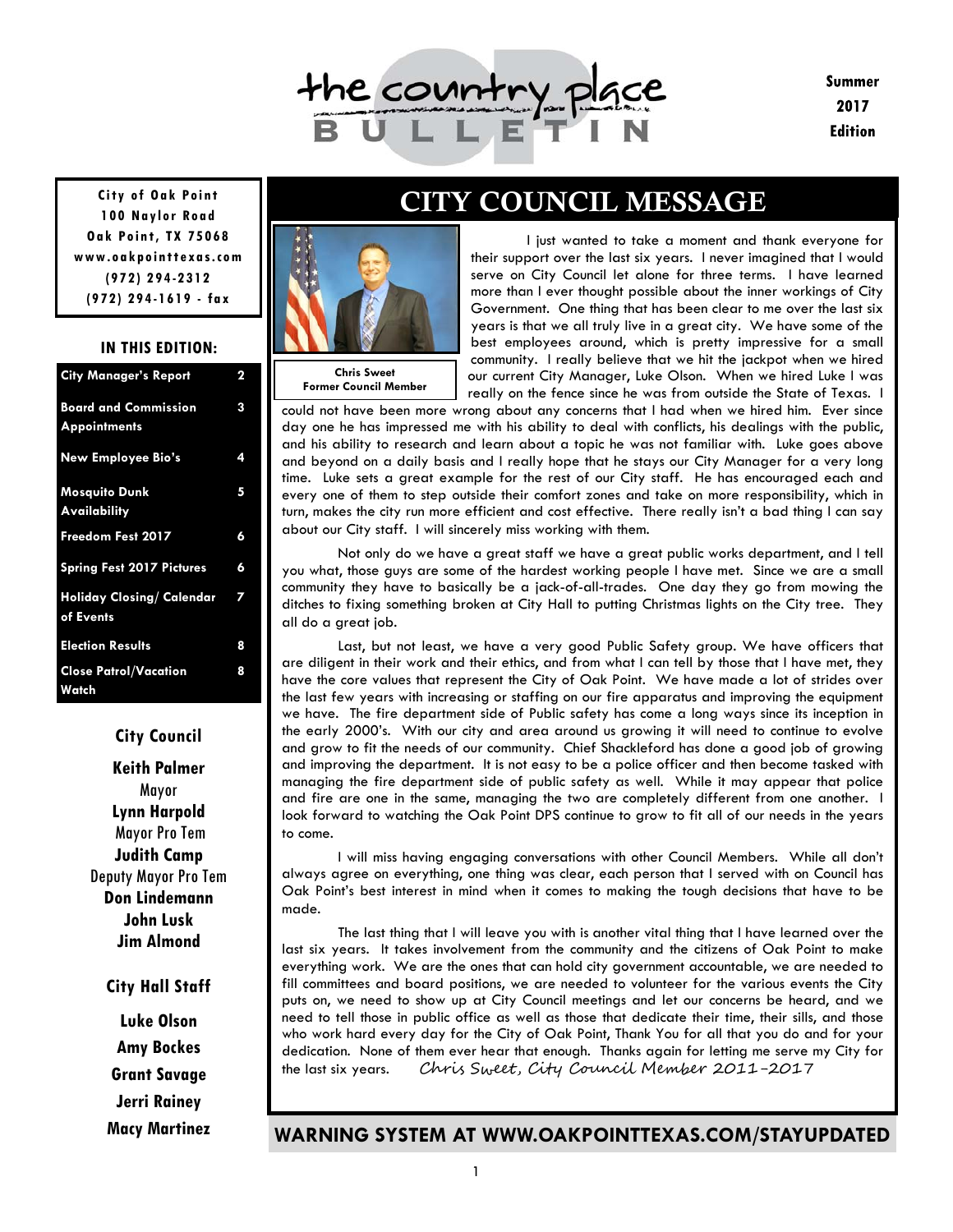## CITY MANAGER'S REPORT



**Luke Olson**  City Manager

#### **What's Happening in Oak Point**

The City of Oak Point has been busy with all the construction going on:

#### **Crescent Oaks Drainage**

The drainage project continues to move along. Although the weather has not always cooperated, the contractor is working to complete the project as quickly as possible. Atkins Brothers Equipment Company is currently working on the drainage along Maverick Trail. The work that has already been completed seems to have alleviated flooding issues that had been experienced in the past with the heavy Spring rain showers. The City would like to thank the residents for their patience during this project. A little bit of dirt and dust will be well worth it when the project has been completed.

#### **The Dr. Rudy and Rosemary Rodriguez Middle School**

The Dr. Rudy and Rosemary Rodriguez Middle School, on Martop in Oak Point, is progressing nicely and is on schedule to open this fall.

#### **Road Projects**

The road projects that were budgeted for this fiscal year have been completed. There has been an issue noted with a section of the asphalt on Emerald Sound Boulevard and is currently being addressed with the contractor. The City requested that core samples be provided and testing has been completed. The results were received by the City and we will be meeting with the contractor to discuss the findings and to resolve the issue.

#### **FM 720 Expansion**

With the new lanes open Haydon Building Corp. is moving quickly on the northbound lanes. The estimated completion date for the project up to Martop is December 2017. To avoid major traffic delays, Haydon is trying to pour concrete only twice for the remainder of this section of the project. Most of the storm water utility lines have been installed and currently subbase work is being completed. The cement stabilization will follow shortly thereafter.

The intersection at Martop and FM 720 remains closed. City staff felt this intersection was too dangerous the way it was set-up in the lane switch. Traffic turning off of Martop onto FM 720 was stopping in the southbound lanes causing southbound traffic to travel in the northbound lanes and trucks turning south onto FM 720 were turning out into the northbound lanes. These issues created a major traffic hazard and the City is working with TXDoT to restripe the lanes in an effort to alleviate the traffic hazard. Once stripping is complete the City will re-evaluate the intersection and determine if it is safe to open for thru traffic. The City is looking out for the safety of our citizens and others driving through the City and we will do everything we can to prevent accidents.

#### **City Council Elections**

Lastly, I want to take the time to thank Mayor Duane Olson and Council Member Chris Sweet for their service to the City of Oak Point. It has been an honor to work for both of you and I know that your hard work will carry on with the new Mayor and City Council Members.

Incumbent Don Lindemann was re-elected to serve another two-year term and former Council Member Lynn Harpold was elected back to City Council. Keith Palmer, who served as Mayor Pro Tem, will now serve as Mayor for the City. At the May 15th City Council meeting, Lynn Harpold was appointed to serve as Mayor Pro Tem and Judith Camp was appointed to continue to serve as Deputy Mayor Pro Tem. The City Council also unanimously appointed Jim Almond to serve in Keith Palmer's unexpired term that ends in May 2018.

Please come out to the City Council meetings on the third Monday of each month to keep up to date on what is going on in and around the community.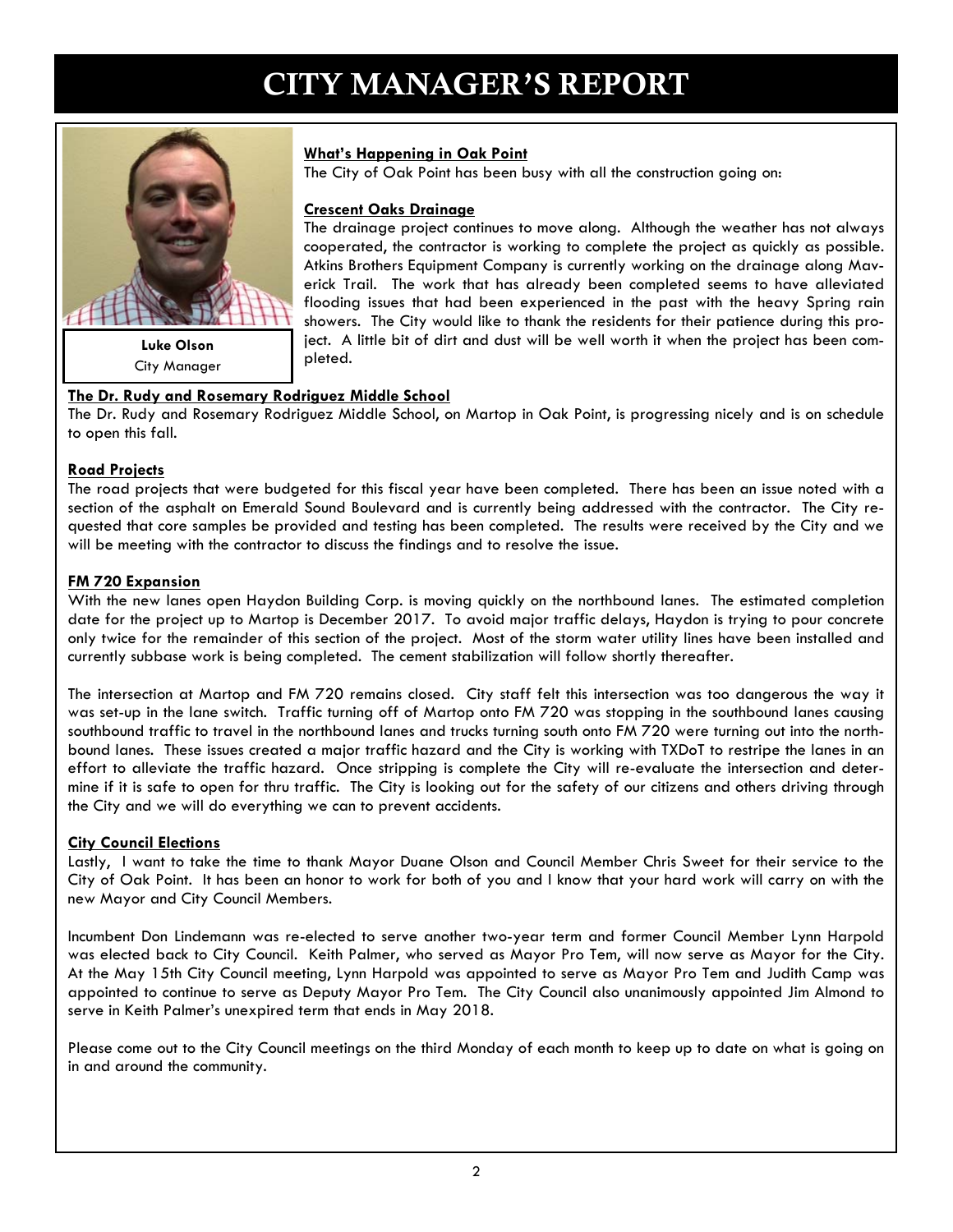# BOARD AND COMMISSION APPOINTMENTS

The City of Oak Point is currently accepting applications from residents interested in serving on City boards and commissions. All I .<br><sub>I</sub> terms are for two years. Board and commission members are expected to regularly attend meetings. The following boards and **I** commissions have several expired or vacated terms. While current members are encouraged to continue to serve, the City also I encourages all citizens to apply for positions.

#### **Board of Adjustment**

- Composed of five (5) Oak Point residents
- Two (2) expired terms (1) Alternate.
- Meets on an as needed and infrequent basis generally on the third Tuesday of the month at 6:00 p.m.
- Responsibilities include acting upon requests for variances from the terms of the Zoning Ordinance and appeals that allege errors in an order, requirement, decision or determination made by an administrative official in the enforcement of an ordinance.

#### **Economic Development Corporation (EDC)**

- Composed of seven (7) directors who are either an Oak Point resident, a resident of Denton County, or reside within 10 miles of the City's boundaries in a county bordering Denton County.
- Three (3) expired terms. One (1) Council Liaison and One (1) Alternate
- EDC meetings are generally held at 6:15 p.m. on the second Tuesday of each month.
- Responsibilities include identifying and implementing strategies to attract new businesses, industries and jobs to the City and to promote economic development in the City. EDC members also serve on the Board of Directors of the Oak Point Municipal Development District.

#### **Parks and Recreation Commission (PARC)**

- Composed of five (5) Oak Point residents
- Two (2) expired terms, (2) Alternates.
- Meets on an as needed and infrequent basis generally on the fourth Monday of each month at 6:15 p.m.
- Responsibilities include making recommendations to the City Council regarding park expenditures subject to the availability of funds, evaluating the development of parks and recreation areas for Oak Point residents, and maintaining rules, regulations and policies governing the use of park and recreational facilities.

#### **Planning & Zoning Commission (P&Z)**

- Composed of seven (7) Oak Point residents.
- Three (3) expired terms, One (1) vacant term expiring in 2018.
- Meets on an as needed basis on the first Tuesday of each month at 6:00 p.m.
- Responsibilities of the Planning & Zoning Commission, which serves as a recommending body to the City Council, include holding public hearings regarding zoning requests; making recommendations on new or modified zoning regulations; maintaining the Comprehensive Plan; and acting on plats and site plans.

Applications may be downloaded from the Boards and Commissions page under the City Government tab on the City's website I at <u>www.oakpointtexas.com</u> or picked up from City Hall at 100 Naylor Road on weekdays between the hours of 8:00 a.m. and l 12:00 p.m. or 1:00 p.m. and 5:00 p.m. Applications will be accepted through Wednesday, July 5, 2017.

Positions on the various boards and commissions are appointed by the City Council. The City Council is scheduled to make their  $\overline{I}$ gappointments at their regularly scheduled meeting on Monday, July 17, 2017 at 6:00 p.m. at the Oak Point City Hall located at <sup>1</sup> 100 Naylor Road. If you have questions regarding this information, you may contact Amy Bockes, City Secretary, at (972) 294- 12312 or via e-mail at abockes@oakpointtexas.com.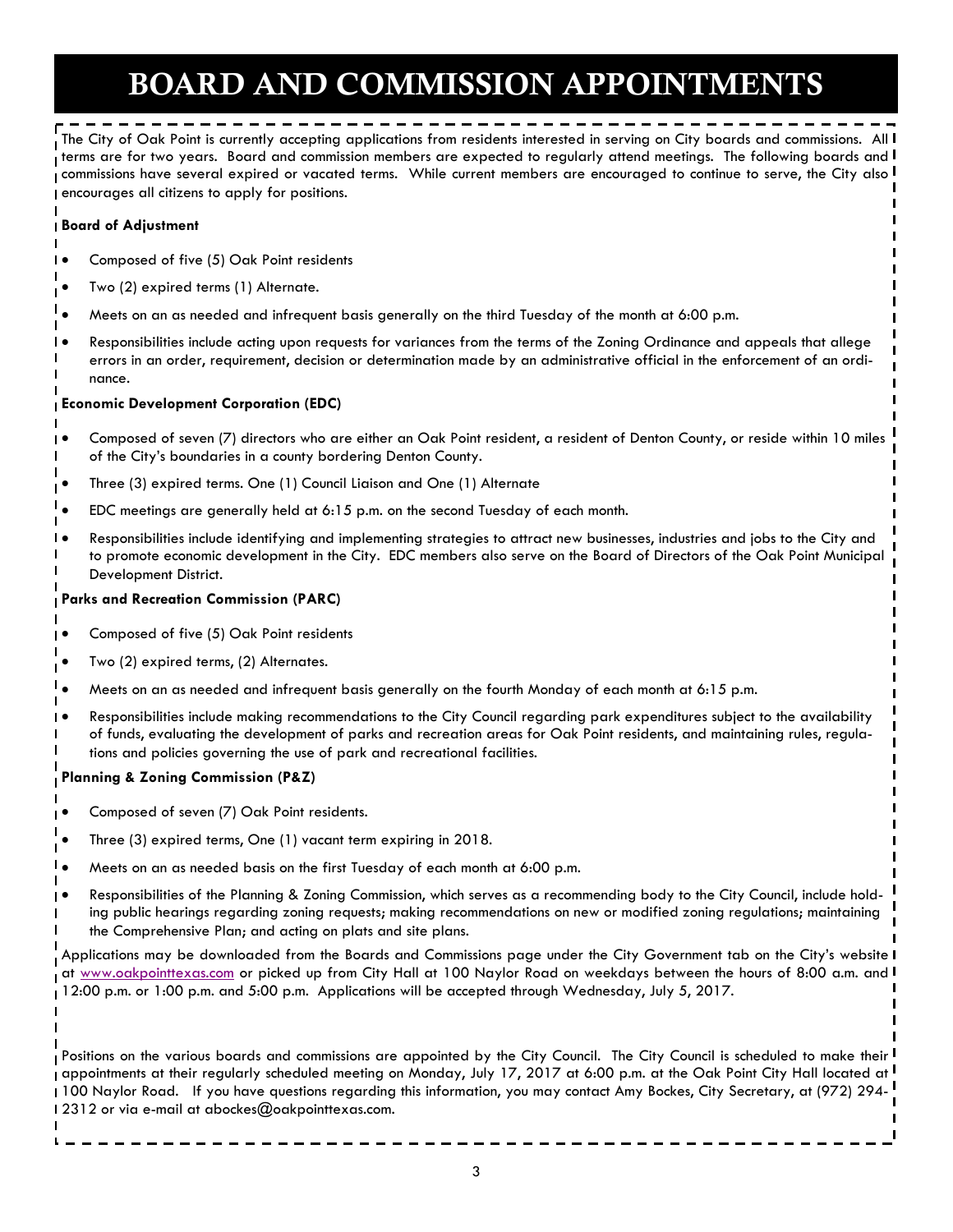### **MEET TRAVIS, GARRETT, MACY & TERRY**

**The City of Oak Point would like to introduce the four newest members to the team. The Fire Department has added two new Firefighter/EMT's to the team, Travis Wells and GarreƩ Wright. Macy MarƟnez is the new Permit Technician and handles all permiƫng for the City of Oak Point. Terry Rainey is the newest member of the Oak Point Public Works Department. Oak Point is happy to have these new members so if you see them out and about or in City Hall please make sure to say hello and welcome them to our wonderful community.** 

**Welcome Travis Wells**...Travis grew up in Celina, Texas where most of his family still lives and works for the school district. Travis has three sisters and his hobbies include being with friends and family. Travis also enjoys hunting, fishing and team roping. Travis began his career as an Oak Point Firefighter/EMT in February of 2017. Prior to working for Oak Point, Travis worked as a crew leader for Southwest Erosion Control. As a crew leader, Travis was responsible for installing silt fencing and erosion control. Travis' duties with the Oak Point Fire Department are to provide fire and ems services to the citizens, including safety checks of equipment and ongoing training. Travis also provides emergency medical care to patients. Travis said his favorite part of his job is being outside and interacting with people.



**Travis Wells, Firefighter/EMT** 

**Welcome Garrett Wright...**Garrett grew up in Longview, Texas and moved to Forney, Texas in 2008. Garrett currently lives with his parents and has a younger brother who enjoys baseball. Garrett was hired as a Firefighter/EMT which includes providing patient care, making sure the department and apparatus' are clean and basic fire protection services to the community. Garrett started working for Oak Point in February 2017. Garrett says his favorite things about his job are that no two days are t**h**e same and he enjoys the group of employees that he works with. Garrett's hobbies include spending time with friends and family, as well as, camping and fishing.

**Welcome Macy Martinez...**Macy grew up in Seagraves, Texas which is out near Lubbock. Macy's dad was a crop-duster and she has six siblings and lots of nieces and nephews. Macy is married with a six year old little boy. Macy began working in Oak Point three months ago as the Permit Technician handling all types of permitting from pet and boat permits to building permits. Oak Point is the first City Macy has worked for. Macy says the favorites things about her job are that not only does she work with a great group of co-workers she also loves the community. Macy's hobbies include being an avid Cross fitter and spends what spare time she has at the gym, but says that her six year old son keeps her quite busy!



**Garrett Wright, Firefighter/EMT** 

**Macy Martinez, Permit Tech** 

**Welcome Terry Rainey...**Terry grew up here locally in Denton, Texas. Terry has been married to his wife Jerri for 31 years and they have two sons and three grandsons. Terry is the newest member of the City of Oak Point's Public Works Department and has been here for six months and worked for the City of Denton in prior years. Terry says one of the things he likes most about his job is being outside during nice weather. Terry says for fun he likes watching movies and football, and just like at work, he loves being outside in nice weather.

Thank you to all of our new team members for choosing Oak Point as your place to work and help continue to make this the best community around!!!



**Terry Rainey, Public Works**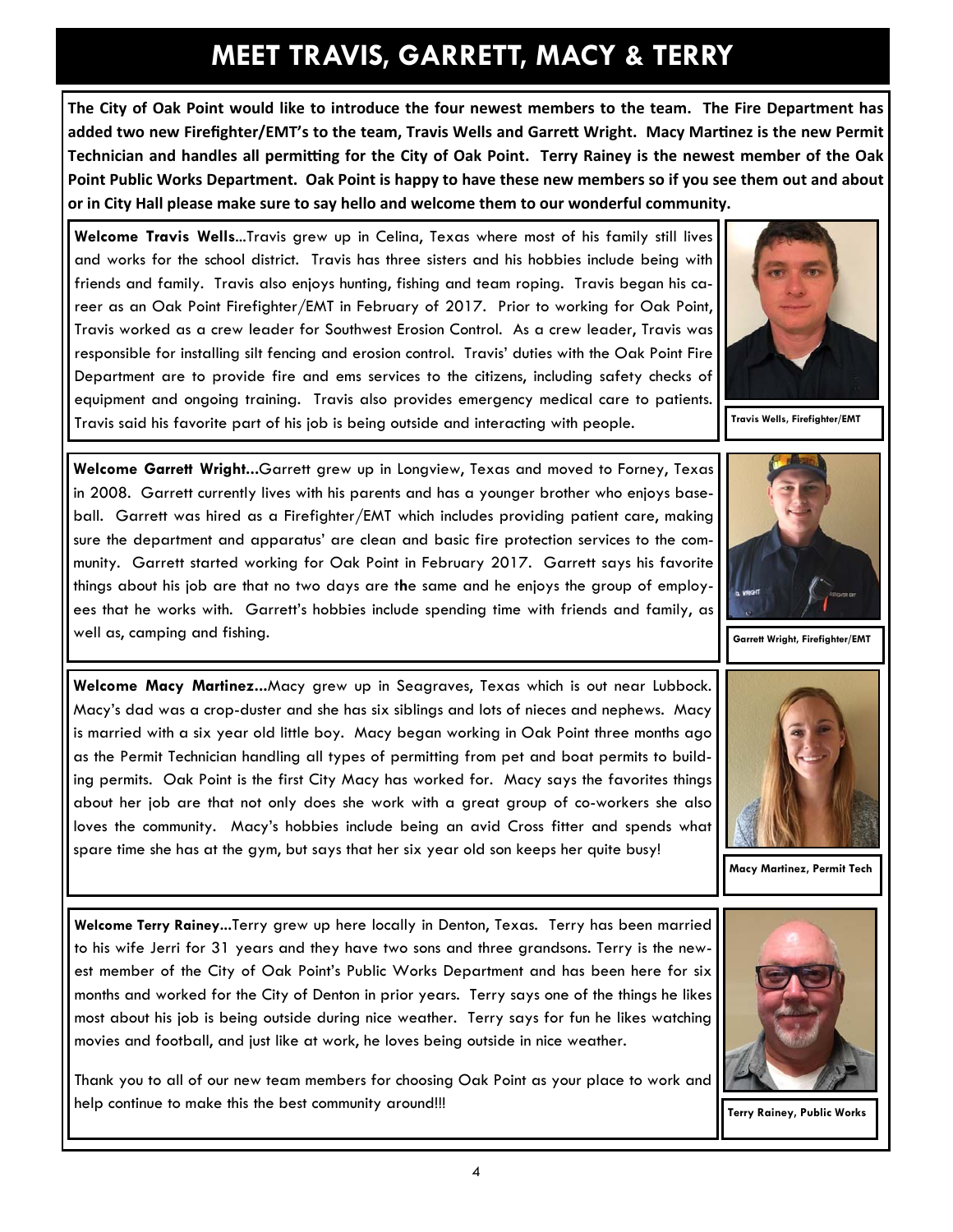# MOSQUITO DUNKS AVAILABLE TO OAK POINT RESIDENTS

Faced with wet weather and warmer temperatures, the City of Oak Point is asking its residents to practice the "Four D's" to reduce the mosquito population and to lessen the threat of the West Nile Virus. The "Four D's" are:

- **DUSK & DAWN** are the times of day you should try to stay indoors. This is when infected mosquitoes are most active.
- **DRESS** in long sleeves and pants when you're outside. For extra protection, you may want to spray thin clothing with repellent containing permethrin or DEET.
- **DEET** is an ingredient to look for in your insect repellent when outdoors.
- **DRAIN** standing water in your yard and neighborhood-old tires, flowerpots, and clogged rain gutters. These are mosquito breeding sites.

 While the West Nile Virus did not have as strong of a presence in the Denton County area last year as it did in the previous year, the abatement of stagnant water is important to prevent the reemergence and spread of West Nile Virus. Due to the threat of West Nile Virus, the City recently adopted property maintenance requirements to obligate property owners to abate any stagnant water on their property. Citizens that observe stagnant water conditions on private properties or on City owned properties may report these locations to the City by calling City Hall at (972) 294-2312 or by submitting a service request by clicking on the red service request button on the main page of the City's website at www.oakpointtexas.com.

In an effort to further enhance efforts to mitigate against the West Nile Virus, the City of Oak Point is again making floating sustained release larvicide (also referred to as mosquito dunks and Bti briquettes) available to its residents. Mosquito dunks have been used by professionals for more than a decade for mosquito control by killing mosquito larvae before the larvae mature into biting adults. Oak Point residents wishing to obtain **up to two (2) mosquito dunks per household** are asked to bring their driver's license, a current utility bill, or other proof of residence to City Hall at 100 Naylor Road. City Hall's hours of operation are Monday through Friday from 8:00 a.m. to 12:00 p.m. and 1:00 p.m. to 5:00 p.m. The dunks will be available while supplies last or until further notice.

 Mosquito dunks are made with Bacillus thuringiensis israelensis (Bti), a microbial larvicide used for mosquito control. Bti is a naturally occurring soil bacterium registered for control of mosquito larvae and was first registered by the Environmental Protection Agency (EPA) as an insecticide in 1983. Mosquito larvae eat the Bti product that is made up of the dormant spore form of the bacterium and an associated pure toxin.

 The toxin disrupts the mosquito by binding to receptor cells present in insects, but not in mammals. According to the EPA, microbial pesticides are essentially nontoxic to humans when they are used according to label directions. Extensive testing shows that microbial larvicides do not pose risks to wildlife, nontarget species, or the environment, when used according to label directions. For more information on larvicides for mosquito control, please view the EPA's website at http://www.epa.gov/ pesticides/health/mosquitoes/larvicides4mosquitoes.htm.

 Mosquito dunks resemble small granular donuts and can be placed anywhere standing or stagnant water is present. Each dunk treats up to 100 square feet of surface area for a period of 30 days or more under typical environmental conditions. The floating action of the dunks will ensure that active material is released at the surface while also gradually settling to the bottom. The dunks can be broken up to treat smaller areas such as standing water in bird baths, old automobile tires, rain barrels, ponds, abandoned or unused swimming pools, ditches, tree holes, roof gutters for collecting rainwater, flower pots, or any other locations near the household where water collects and remains for periods of time. Dunks are not to be used in treated, finished drinking water reservoirs or drinking water receptacles when the water is intended for human consumption. According to manufacturer specifications, any person handling mosquito dunks should avoid contact with their eyes as dunks can cause moderate eye irritation. It is recommended that one wash their hands thoroughly with soap and water immediately after handling dunks.

 Residents that are interested in obtaining more information regarding the West Nile Virus can access the Denton County website at www.dentoncounty.com/wnv. The Denton County West Nile virus (WNV) website contains information about symptoms, prevention tips, county-wide contacts, and current disease statistics in Denton County and the website content will be updated as the season progresses. For general West Nile virus questions, residents may call the Denton County West Nile Virus Information Line at (940) 349-2907.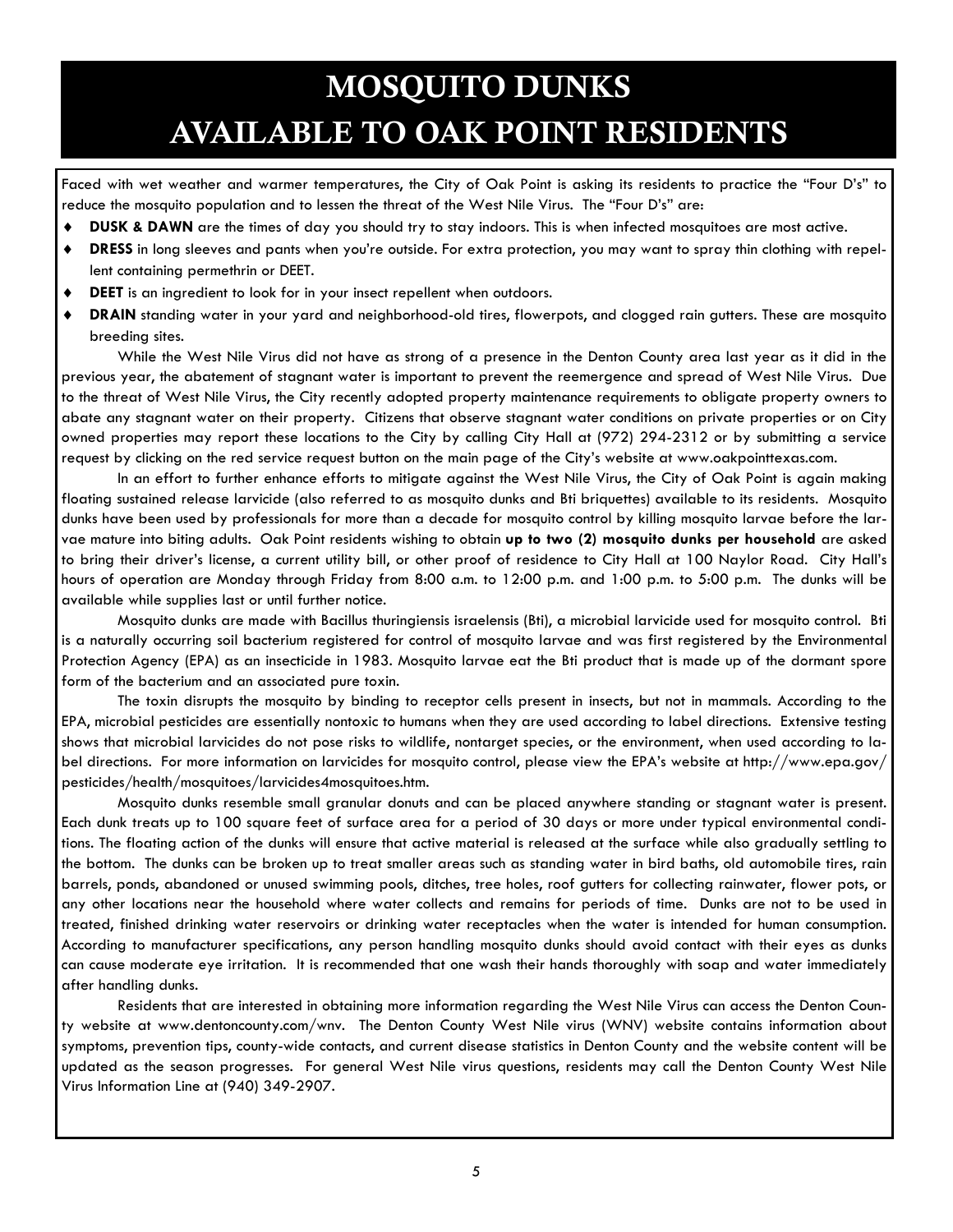## FREEDOM FEST 2017

The City of Oak Point will celebrate Independence Day with its annual Freedom Fest event on Saturday, July 1, 2017 from 10:00 a.m. to 1:00 p.m. at Jake's Place Park located at 100 Naylor Road. Attendees can enjoy a family oriented event at Jake's Place Park with barbeque sandwiches, chips, drinks, and more, a DJ, waterslide, and plenty of craft activities and games.

For volunteer or donation opportunities please contact City Hall or Amy Bockes, City Secretary, at (972) 294-2312 or at abockes@oakpointtexas.com.



### **WARNING SYSTEM AT WWW.OAKPOINTTEXAS.COM/STAYUPDATED**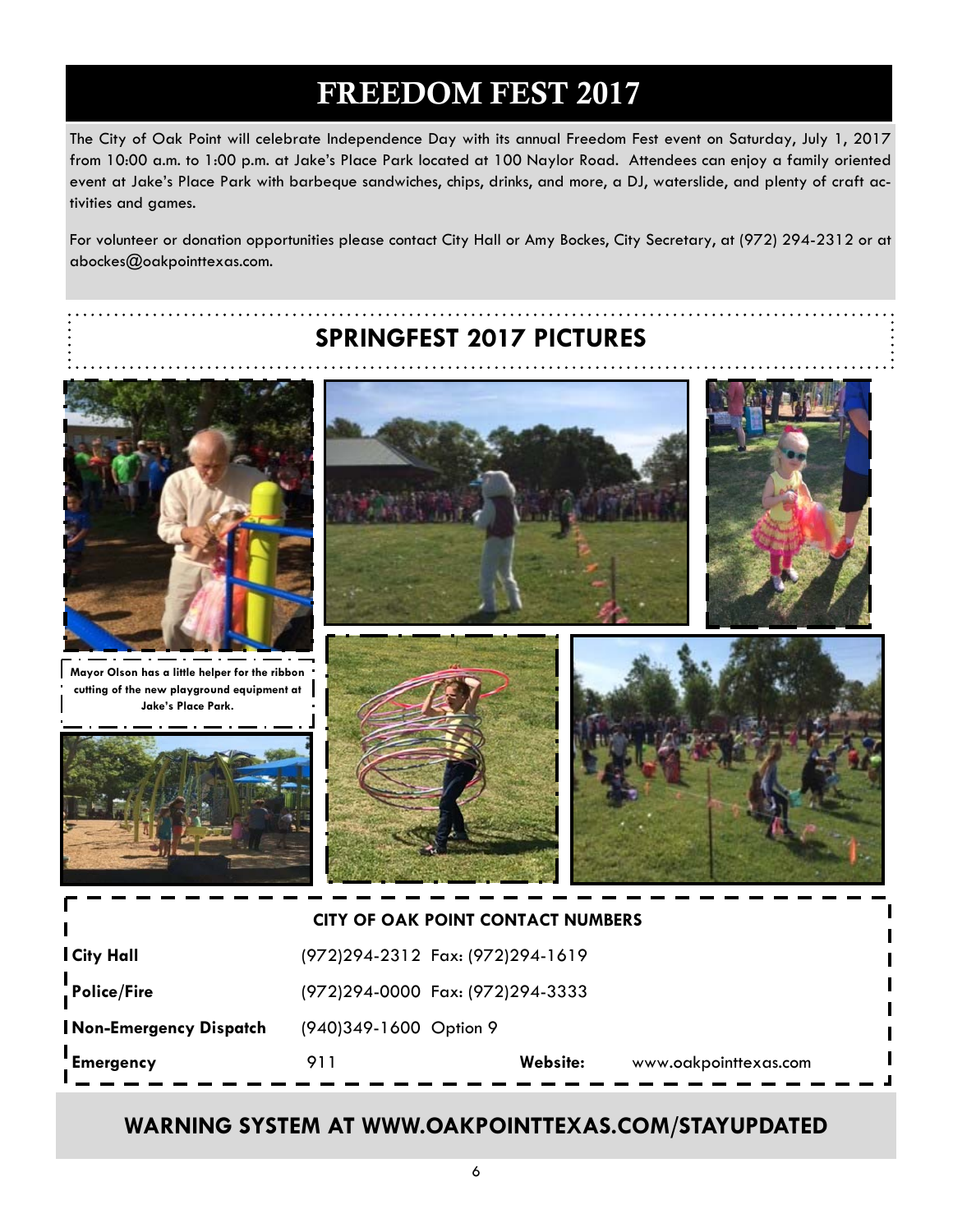# HOLIDAYS AND CALENDAR

### **In recognition of the following holidays, City offices will be closed on:**

**Tuesday, July 4** 

Independence Day **Monday, September 4**  Labor Day

### **Upcoming City Council Meetings**

 Mon, June 19 at 6:00pm City Council Mon, July 17 at 6:00pm City Council Mon, Aug 21 at 6:00pm City Council Mon, Sept 18 at 6:00 pm City Council

#### **Tentative Meetings for Other Boards and Commissions**

Wed, July 5 at 6:00 pm Planning & Zoning Commission

 Tues, July 11 at 6:15 pm Economic Development Corp Tues, Aug 1 at 6:00pm Planning & Zoning Commission Tues, Aug 8 at 6:15pm Economic Development Corp Tues, Sep 5 at 6:00pm Planning & Zoning Commission Tues, Sep 12 at 6:15pm Economic Development Corp

*All dates are subject to change. Please check the City's website at www.oakpointtexas.com or contact the City Secretary at (972) 294-2312 to verify meeting dates and times.*



CALENDAR OF EVENTS

**CALENDAR OF EVENTS** 

**Leena Alexander, DDS** 4251 FM 2181, Suite 264, Corinth, TX 76210

p. (940) 497-3000 f. (940) 497-3010 e. corinth@starshinedentistry.com www.starshinedentistry.com

### Residential Cleaning

*Tonya Crooks 469-628-4065* 

*Weekly, Biweekly, Monthly, or Make Ready*  Reasonable Rates Satisfaction Guaranteed

**Cleaning Homes Since 1997**